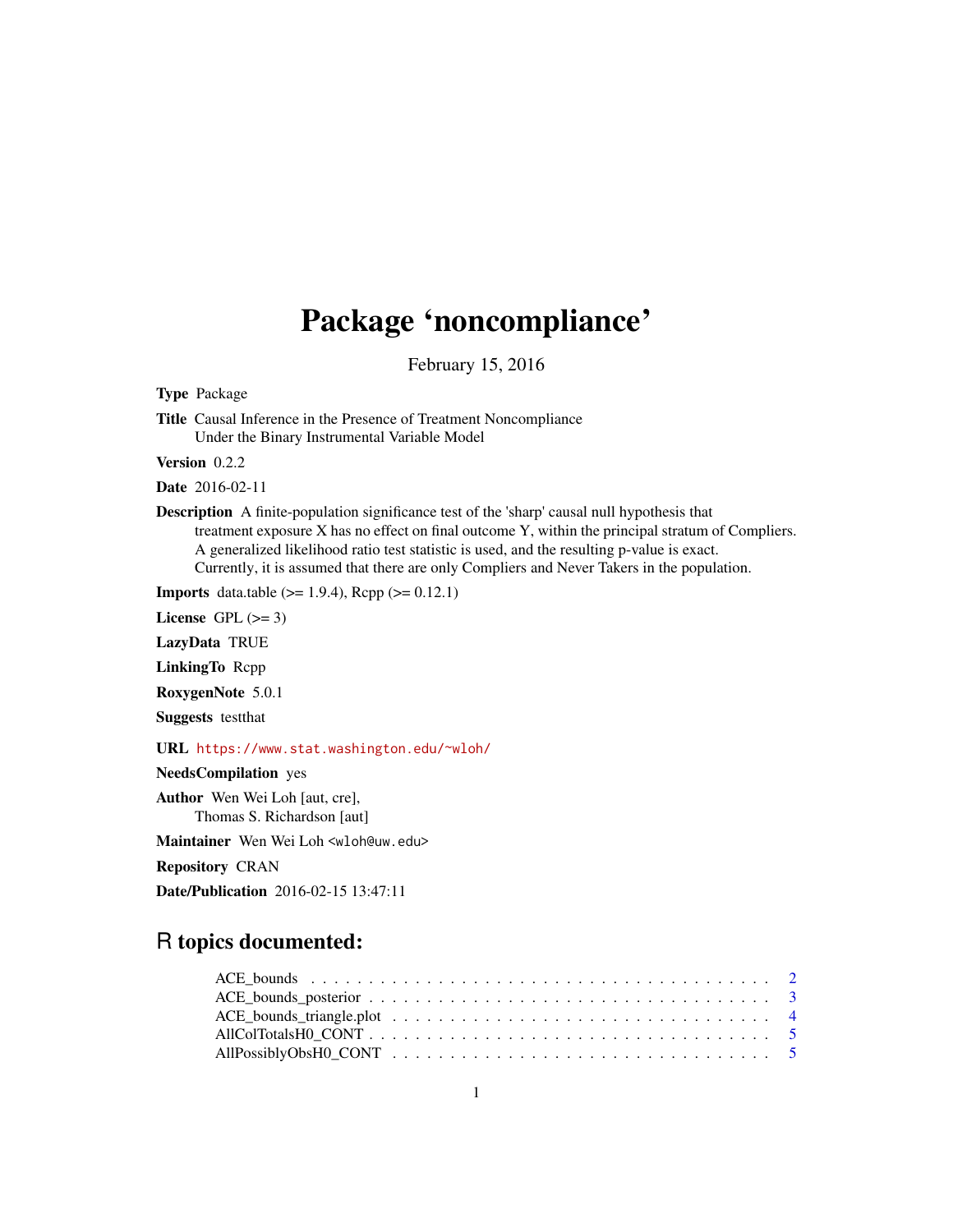<span id="page-1-0"></span>

| Index |                     | 12 |
|-------|---------------------|----|
|       |                     |    |
|       |                     |    |
|       |                     |    |
|       | $expand, grid.DT$ 8 |    |
|       |                     |    |
|       |                     |    |

ACE\_bounds *Bounds for the Average Causal Effect (ACE).*

# Description

The empirical bounds for the Average Causal Effect (ACE), under the assumptions of the Instrumental Variable (IV) model.

# Usage

ACE\_bounds(n\_y0x0z0, n\_y1x0z0 = NA, n\_y0x1z0 = NA, n\_y1x1z0 = NA,  $n_y0x0z1 = NA$ ,  $n_y1x0z1 = NA$ ,  $n_y0x1z1 = NA$ ,  $n_y1x1z1 = NA$ 

# Arguments

| n_v0x0z0   | Number of individuals with $Y=0$ , $X=0$ , $Z=0$ . Alternatively, a vector with ele-<br>ments (either counts, $p(y, x, z)$ or $p(y, x   z)$ ) in the order of the arguments. |
|------------|------------------------------------------------------------------------------------------------------------------------------------------------------------------------------|
|            |                                                                                                                                                                              |
| n_y1x0z0   | Number of individuals with $Y=1$ , $X=0$ , $Z=0$ .                                                                                                                           |
| $n_v0x1z0$ | Number of individuals with $Y=0$ , $X=1$ , $Z=0$ .                                                                                                                           |
| $n_v1x1z0$ | Number of individuals with $Y=1$ , $X=1$ , $Z=0$ .                                                                                                                           |
| n_y0x0z1   | Number of individuals with $Y=0$ , $X=0$ , $Z=1$ .                                                                                                                           |
| $n_y1x0z1$ | Number of individuals with $Y=1$ , $X=0$ , $Z=1$ .                                                                                                                           |
| $n_v0x1z1$ | Number of individuals with $Y=0$ , $X=1$ , $Z=1$ .                                                                                                                           |
| $n_y1x1z1$ | Number of individuals with $Y=1$ , $X=1$ , $Z=1$ .                                                                                                                           |

#### Value

The empirical bounds for the ACE.

#### References

Richardson, T. S.; Robins, J. M. (2014). ACE Bounds; SEMs with Equilibrium Conditions. *Statist. Sci. 29, no. 3, 363-366.*.

### Examples

```
ACE_bounds(158, 14, 0, 0, 52, 12, 23, 78)
ACE_bounds(c(158, 14, 0, 0, 52, 12, 23, 78))
ACE_bounds(99, 1027, 30, 233, 84, 935, 31, 422)
ACE_bounds(c(99, 1027, 30, 233, 84, 935, 31, 422))
```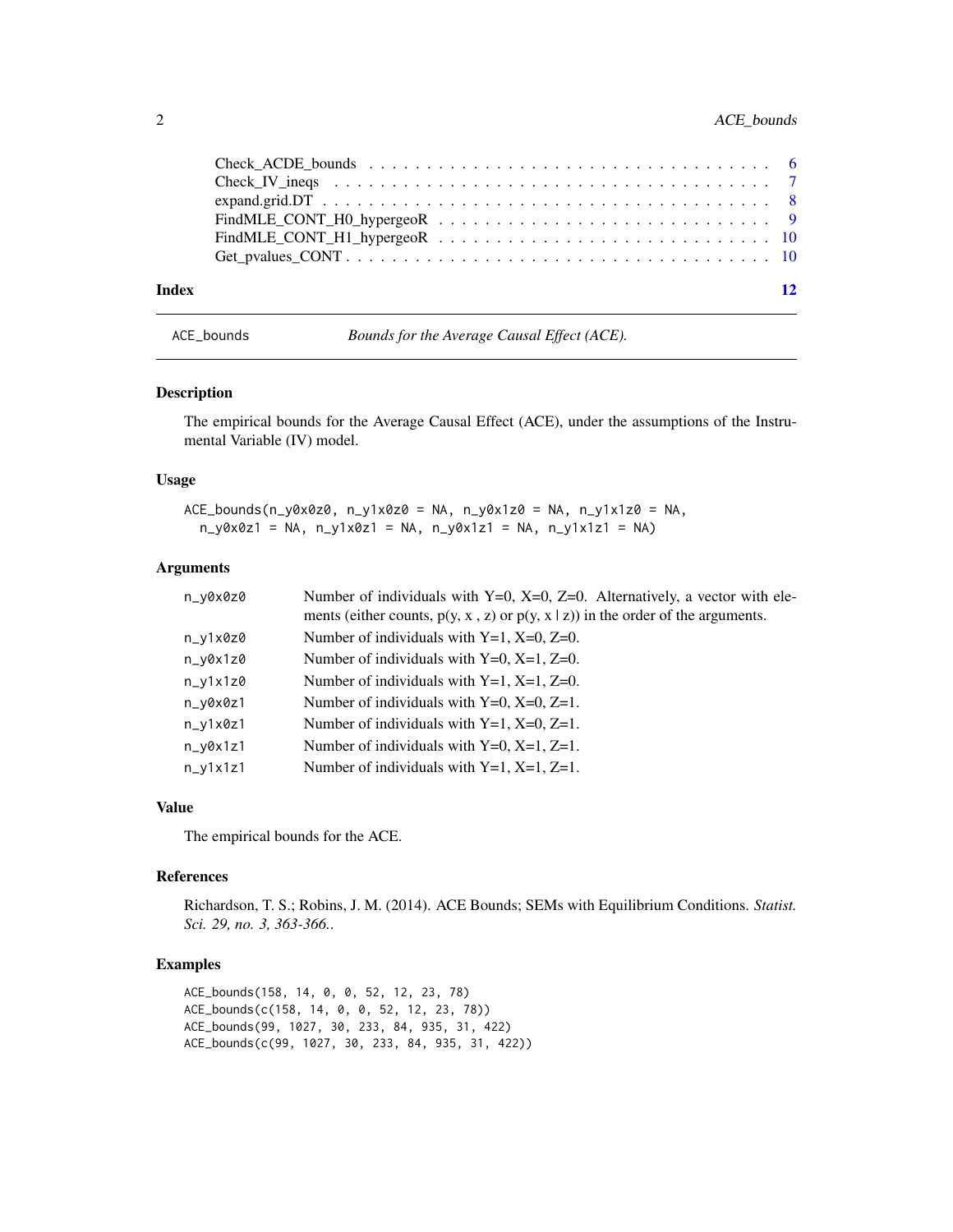<span id="page-2-0"></span>ACE\_bounds\_posterior *Posterior bounds for the Average Causal Effect (ACE).*

# Description

The posterior bounds for the Average Causal Effect (ACE) is found based on a transparent reparametrization (see reference below), using a Dirichlet prior. A binary Instrumental Variable (IV) model is assumed here.

#### Usage

```
ACE_bounds_posterior(n_y0x0z0, n_y1x0z0 = NA, n_y0x1z0 = NA,
  n_y1x1z0 = NA, n_y0x0z1 = NA, n_y1x0z1 = NA, n_y0x1z1 = NA,
 n_y1x1z1 = NA, prior, num.sims = 1000)
```
# Arguments

| n_y0x0z0   | Number of individuals with $Y=0$ , $X=0$ , $Z=0$ . Alternatively, a vector with ele-<br>ments in the order of the arguments. |
|------------|------------------------------------------------------------------------------------------------------------------------------|
| n_y1x0z0   | Number of individuals with $Y=1$ , $X=0$ , $Z=0$ .                                                                           |
| $n_y0x1z0$ | Number of individuals with $Y=0$ , $X=1$ , $Z=0$ .                                                                           |
| $n_y1x1z0$ | Number of individuals with $Y=1$ , $X=1$ , $Z=0$ .                                                                           |
| n_y0x0z1   | Number of individuals with $Y=0$ , $X=0$ , $Z=1$ .                                                                           |
| $n_y1x0z1$ | Number of individuals with $Y=1$ , $X=0$ , $Z=1$ .                                                                           |
| n_y0x1z1   | Number of individuals with $Y=0$ , $X=1$ , $Z=1$ .                                                                           |
| $n_y1x1z1$ | Number of individuals with $Y=1$ , $X=1$ , $Z=1$ .                                                                           |
| prior      | Hyperparameters for the Dirichlet prior for $p(y, x   z)$ , in the order of the argu-<br>ments.                              |
| num.sims   | Number of Monte Carlo draws from the posterior.                                                                              |

# Value

A data frame with the posterior bounds for the ACE, based only on sampled distributions (from the posterior) that satisfied the IV inequalites.

# References

Richardson, T. S., Evans, R. J., & Robins, J. M. (2011). Transparent parameterizations of models for potential outcomes. *Bayesian Statistics, 9, 569-610*.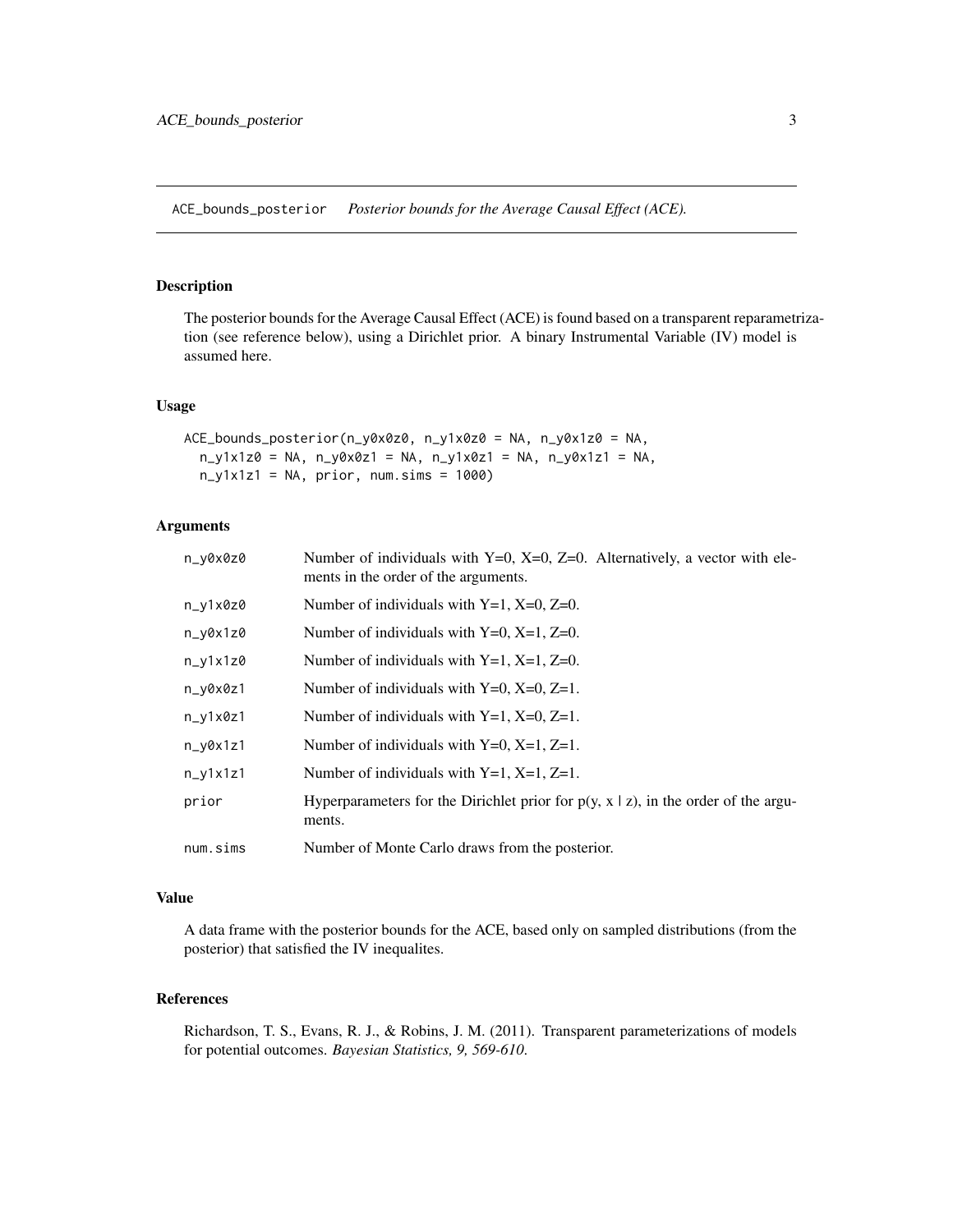## Examples

```
ACE_bounds_posterior(158, 14, 0, 0, 52, 12, 23, 78,
     prior = c( rep(1, 2), rep(0, 2), rep(1, 4)))
ACE_bounds_posterior(158, 14, 0, 0, 52, 12, 23, 78,
     prior = c( rep(1/2, 2), rep(0, 2), rep(1/4, 4)))
## Not run:
ace.bnds.lipid <- ACE_bounds_posterior(158, 14, 0, 0, 52, 12, 23, 78,
     prior = c( rep(1, 2), rep(0, 2), rep(1, 4)), num.sims = 2e4)
summary(ace.bnds.lipid)
## End(Not run)
```

```
ACE_bounds_triangle.plot
```
*"Triangle" plot of the posterior bounds for the Average Causal Effect (ACE).*

## Description

Plot of the posterior upper bound for the Average Causal Effect (ACE) against the corresponding lower bound.

#### Usage

ACE\_bounds\_triangle.plot(bounds, title.txt)

# Arguments

| bounds    | Posterior bounds from the ACE_bounds_posterior function. |
|-----------|----------------------------------------------------------|
| title.txt | Title for the plot.                                      |

# Value

A "triangle" plot.

# Examples

```
ace.bnds.lipid <- ACE_bounds_posterior(158, 14, 0, 0, 52, 12, 23, 78,
    prior = c( rep(1, 2), rep(0, 2), rep(1, 4)))
ACE_bounds_triangle.plot(ace.bnds.lipid, "Bounds on ACE for Lipid Data")
## Not run:
ace.bnds.lipid <- ACE_bounds_posterior(158, 14, 0, 0, 52, 12, 23, 78,
     prior = c( rep(1, 2), rep(0, 2), rep(1, 4)), num.sims = 2e4)
ACE_bounds_triangle.plot(ace.bnds.lipid, "Bounds on ACE for Lipid Data")
## End(Not run)
```
<span id="page-3-0"></span>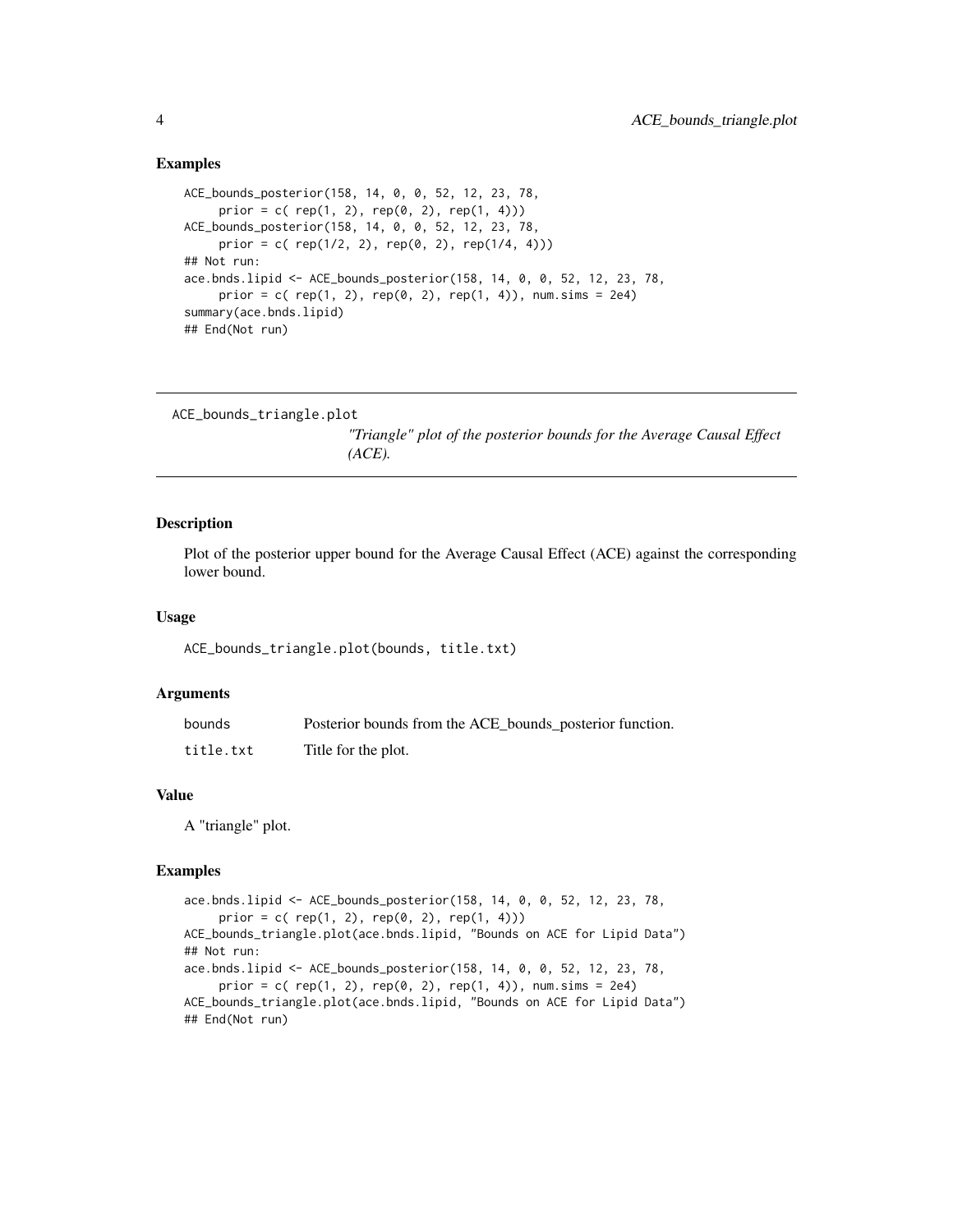<span id="page-4-0"></span>AllColTotalsH0\_CONT *Finds all column totals for Compliers and Never Takers under the sharp null for Compliers.*

# Description

Finds all compatible column totals for Compliers and Never Takers under the sharp null for Compliers, based on an observed dataset.

# Usage

```
AllColTotalsH0_CONT(n_y0x0z0.H0, n_y1x0z0.H0, n_y0x0z1.H0, n_y1x0z1.H0,
  n_y0x1z1.H0, n_y1x1z1.H0)
```
#### Arguments

| n_y0x0z0.H0   | Number of individuals with $Y=0$ , $X=0$ , $Z=0$ . |
|---------------|----------------------------------------------------|
| $n_y1x0z0.H0$ | Number of individuals with $Y=1$ , $X=0$ , $Z=0$ . |
| $n_v0x0z1.H0$ | Number of individuals with $Y=0$ , $X=0$ , $Z=1$ . |
| $n_y1x0z1.H0$ | Number of individuals with $Y=1$ , $X=0$ , $Z=1$ . |
| $n_y0x1z1.H0$ | Number of individuals with $Y=0$ , $X=1$ , $Z=1$ . |
| $n_y1x1z1.H0$ | Number of individuals with $Y=1$ , $X=1$ , $Z=1$ . |

### Value

A data.table with all possible combinations of the column totals for Compliers and Never Takers under the sharp null for Compliers.

#### Examples

AllColTotalsH0\_CONT(158, 14, 52, 12, 23, 78)

AllPossiblyObsH0\_CONT *Finite population sample space given an observed dataset.*

# Description

Sample space of all possibly observable datasets given an observed dataset, assuming only Compliers and Never Takers in the population.

### Usage

```
AllPossiblyObsH0_CONT(n_y0x0z0, n_y1x0z0, n_y0x0z1, n_y1x0z1, n_y0x1z1,
  n_y1x1z1, findGLR = FALSE)
```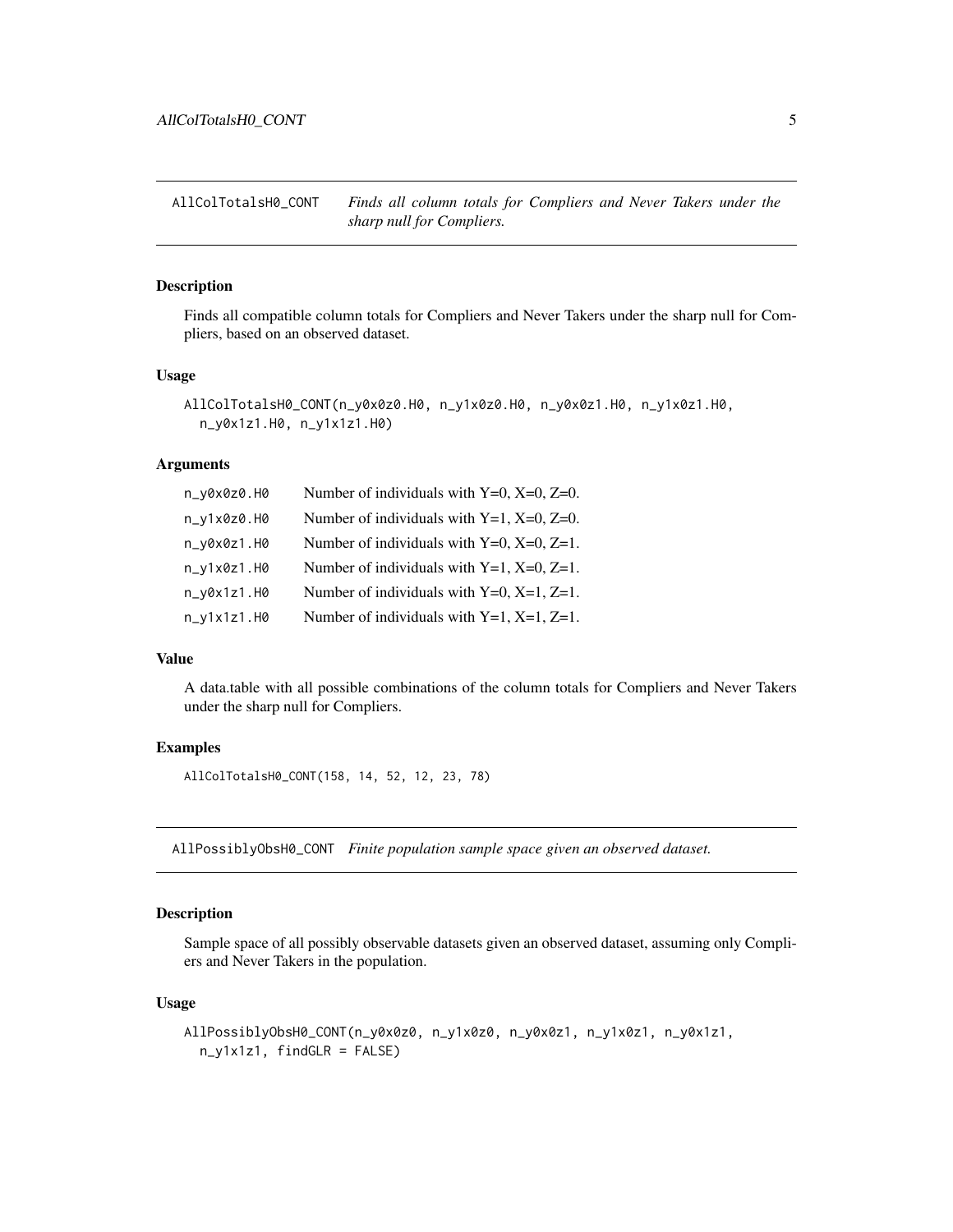# <span id="page-5-0"></span>Arguments

| n_y0x0z0   | Number of individuals with $Y=0$ , $X=0$ , $Z=0$ .                                                                    |
|------------|-----------------------------------------------------------------------------------------------------------------------|
| n_y1x0z0   | Number of individuals with $Y=1$ , $X=0$ , $Z=0$ .                                                                    |
| n_y0x0z1   | Number of individuals with $Y=0$ , $X=0$ , $Z=1$ .                                                                    |
| n_y1x0z1   | Number of individuals with $Y=1$ , $X=0$ , $Z=1$ .                                                                    |
| $n_v0x1z1$ | Number of individuals with $Y=0$ , $X=1$ , $Z=1$ .                                                                    |
| $n_y1x1z1$ | Number of individuals with $Y=1$ , $X=1$ , $Z=1$ .                                                                    |
| findGLR    | Whether or not to find the generalized likelihood ratio (GLR) test statistic for<br>each possible observable dataset. |

# Value

All possibly observable datasets in a data.table format.

# Examples

AllPossiblyObsH0\_CONT(16, 1, 5, 1, 2, 8) AllPossiblyObsH0\_CONT(16, 1, 5, 1, 2, 8, findGLR=TRUE)

Check\_ACDE\_bounds *Bounds for the Average Controlled Direct Effect (ACDE).*

# Description

The empirical bounds for the Average Controlled Direct Effect (ACDE) within the principal strata of Always Takers and Never Takers, under the assumption of monotonicity (no Defiers). These are equivalent to an empirical check of the Instrumental Variable (IV) inequalities (see references below).

## Usage

```
Check\_ACDE\_bounds(n_y0x0z0, n_y1x0z0 = NA, n_y0x1z0 = NA, n_y1x1z0 = NA,n_y0x0z1 = NA, n_y1x0z1 = NA, n_y0x1z1 = NA, n_y1x1z1 = NA,
  iv.ineqs = FALSE)
```
# Arguments

| n_v0x0z0 | Number of individuals with $Y=0$ , $X=0$ , $Z=0$ . Alternatively, a vector with ele-<br>ments (either counts, $p(y, x, z)$ or $p(y, x   z)$ ) in the order of the arguments. |
|----------|------------------------------------------------------------------------------------------------------------------------------------------------------------------------------|
| n_y1x0z0 | Number of individuals with $Y=1$ , $X=0$ , $Z=0$ .                                                                                                                           |
| n_v0x1z0 | Number of individuals with $Y=0$ , $X=1$ , $Z=0$ .                                                                                                                           |
| n_y1x1z0 | Number of individuals with $Y=1$ , $X=1$ , $Z=0$ .                                                                                                                           |
| n_v0x0z1 | Number of individuals with $Y=0$ , $X=0$ , $Z=1$ .                                                                                                                           |
| n_v1x0z1 | Number of individuals with $Y=1$ , $X=0$ , $Z=1$ .                                                                                                                           |
|          |                                                                                                                                                                              |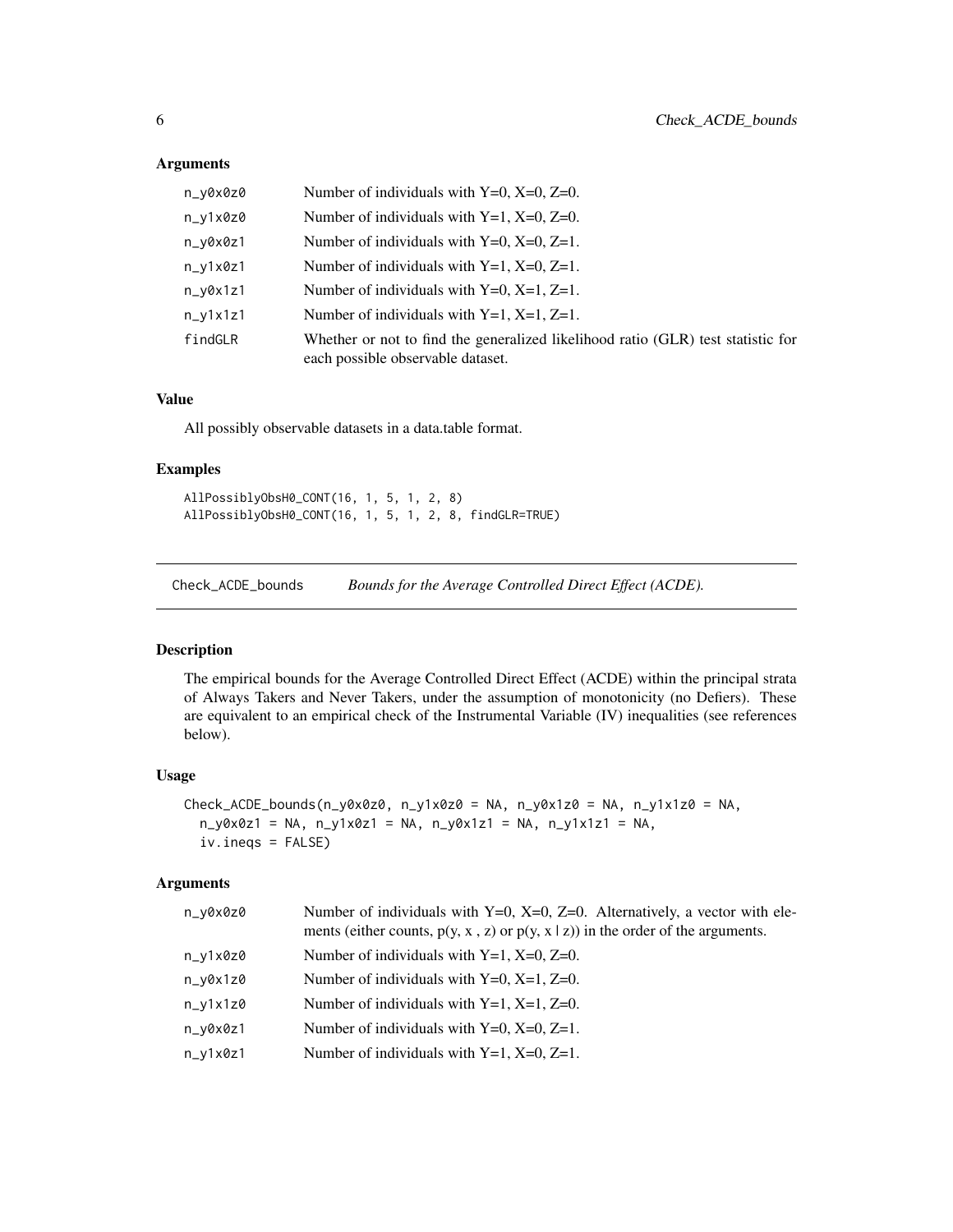<span id="page-6-0"></span>

| n_y0x1z1   | Number of individuals with $Y=0$ , $X=1$ , $Z=1$ .                    |
|------------|-----------------------------------------------------------------------|
| $n_y1x1z1$ | Number of individuals with $Y=1$ , $X=1$ , $Z=1$ .                    |
| iv.inegs   | Whether to return the empirical bounds or the IV inequalities (TRUE). |

# Value

The empirical bounds for the ACDE among Always Takers and Never Takers, or the empirical IV inequalities.

# References

Richardson, T. S., Evans, R. J., & Robins, J. M. (2011). Transparent parameterizations of models for potential outcomes. *Bayesian Statistics, 9, 569-610*.

A. Balke and J. Pearl. (1997). Bounds on treatment effects from studies with imperfect compliance. *Journal of the American Statistical Association, 1171-1176*.

# Examples

```
Check_ACDE_bounds(99, 1027, 30, 233, 84, 935, 31, 422)
Check_ACDE_bounds(c(99, 1027, 30, 233, 84, 935, 31, 422))
Check_ACDE_bounds(99, 1027, 30, 233, 84, 935, 31, 422, iv.ineqs=TRUE)
Check_ACDE_bounds(c(99, 1027, 30, 233, 84, 935, 31, 422), iv.ineqs=TRUE)
```
Check\_IV\_ineqs *Check of the Instrumental Variable (IV) inequalities.*

# Description

This checks whether the Instrumental Variable (IV) inequalities for a binary dataset have been *satisfied* empirically, assuming only Randomization and Exclusion Restriction for the principal strata of Always Takers and Never Takers. Monotonicity (no Defiers) is *not* assumed here.

#### Usage

```
Check\_IV\_ineqs(n_y0x0z0, n_y1x0z0 = NA, n_y0x1z0 = NA, n_y1x1z0 = NA,n_y0x0z1 = NA, n_y1x0z1 = NA, n_y0x1z1 = NA, n_y1x1z1 = NA,
  verbose = FALSE)
```
### Arguments

| n_v0x0z0   | Number of individuals with $Y=0$ , $X=0$ , $Z=0$ . Alternatively, a vector with ele-<br>ments (either counts, $p(y, x, z)$ or $p(y, x   z)$ ) in the order of the arguments. |
|------------|------------------------------------------------------------------------------------------------------------------------------------------------------------------------------|
| n_v1x0z0   | Number of individuals with $Y=1$ , $X=0$ , $Z=0$ .                                                                                                                           |
| n_v0x1z0   | Number of individuals with $Y=0$ , $X=1$ , $Z=0$ .                                                                                                                           |
| $n_v1x1z0$ | Number of individuals with $Y=1$ , $X=1$ , $Z=0$ .                                                                                                                           |
| n_v0x0z1   | Number of individuals with $Y=0$ , $X=0$ , $Z=1$ .                                                                                                                           |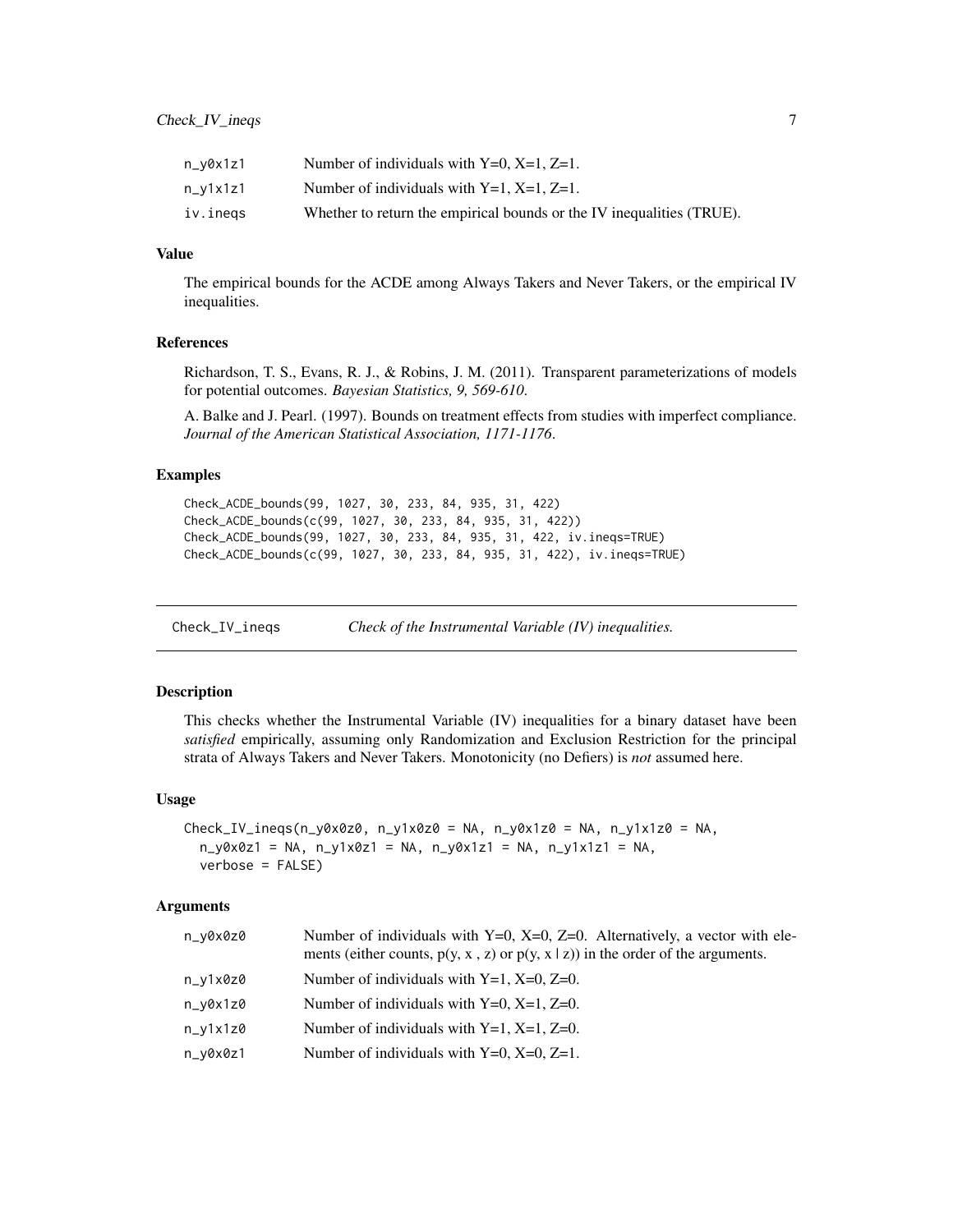<span id="page-7-0"></span>

| n_v1x0z1 | Number of individuals with $Y=1$ , $X=0$ , $Z=1$ .                                                                           |
|----------|------------------------------------------------------------------------------------------------------------------------------|
| n_v0x1z1 | Number of individuals with $Y=0$ , $X=1$ , $Z=1$ .                                                                           |
| n_v1x1z1 | Number of individuals with $Y=1$ , $X=1$ , $Z=1$ .                                                                           |
| verbose  | Whether to return all the IV inequalities (TRUE) or just a check that the inequal-<br>ities have been satisfied empirically. |

# Value

A list of all the IV inequalities or a check of whether all the inequalities have been satisfied empirically.

#### References

A. Balke and J. Pearl. (1997). Bounds on treatment effects from studies with imperfect compliance. *Journal of the American Statistical Association, 1171-1176*.,

B. Bonet. (2001). Instrumentality tests revisited. *In Proceedings of the Seventeenth Conference on Uncertainty in Artificial Intelligence, 48-55*.

# Examples

```
Check_IV_ineqs(158, 14, 0, 0, 52, 12, 23, 78)
Check_IV_ineqs(c(158, 14, 0, 0, 52, 12, 23, 78))
Check_IV_ineqs(158, 14, 0, 0, 52, 12, 23, 78, TRUE)
Check_IV_ineqs(99, 1027, 30, 233, 84, 935, 31, 422)
Check_IV_ineqs(c(99, 1027, 30, 233, 84, 935, 31, 422))
Check_IV_ineqs(99, 1027, 30, 233, 84, 935, 31, 422, TRUE)
```
expand.grid.DT *Expand.grid using the data.table package.*

# Description

Expand.grid ([expand.grid](#page-0-0)) using the [data.table](#page-0-0) package, with up to 4 supplied vectors.

#### Usage

```
expand.grid.DT(seq1, seq2, seq3 = NA, seq4 = NA, col.names = NA)
```
# Arguments

| seg1      | Vector of values. |
|-----------|-------------------|
| seg2      | Vector of values. |
| seg3      | Vector of values. |
| seg4      | Vector of values. |
| col.names | Names of columns. |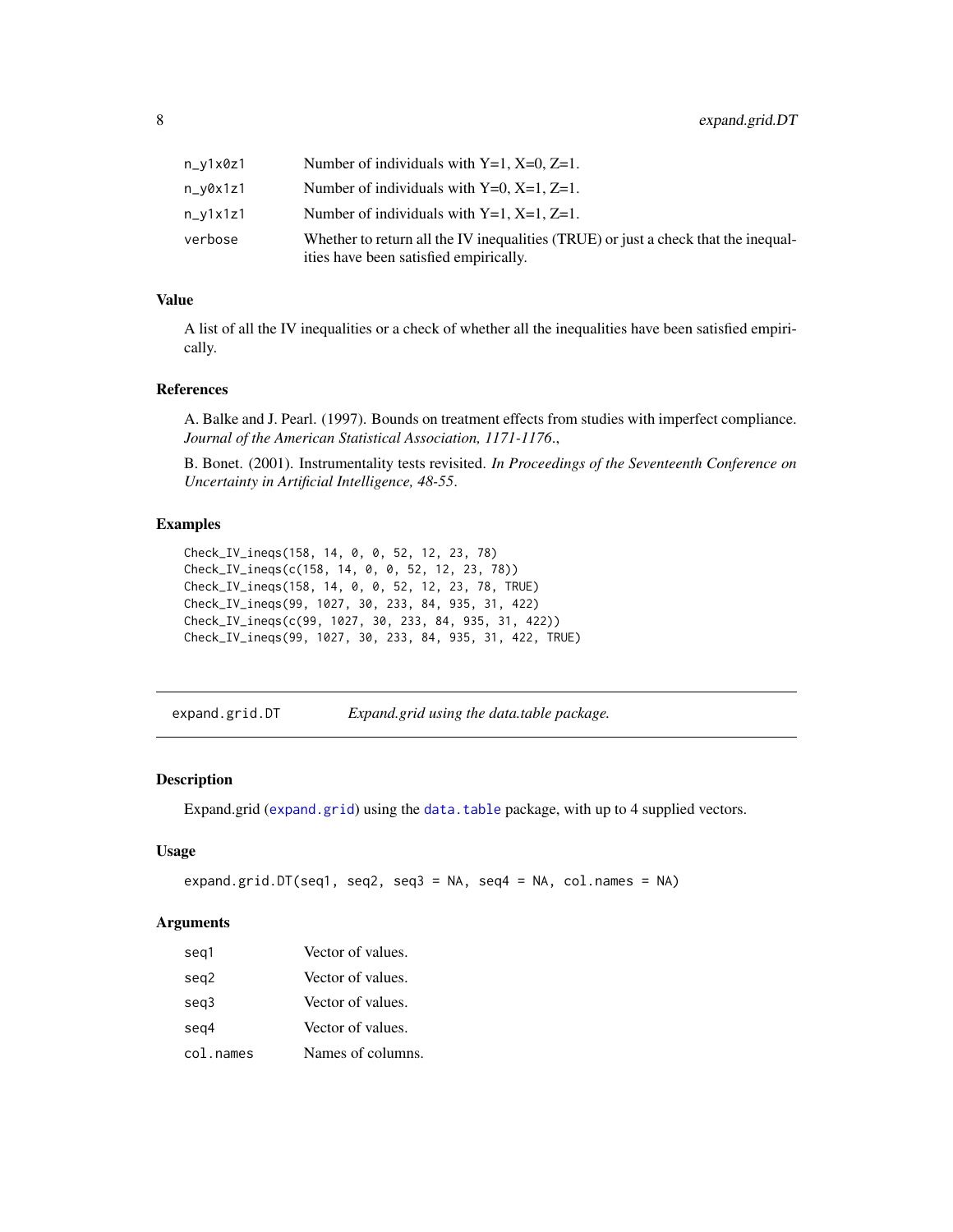# <span id="page-8-0"></span>Value

A data.table with all possible combinations (Cartesian product) of the elements in the input vector sequences.

# Examples

```
expand.grid.DT(1:10, 100:110)
expand.grid.DT(1:10, 100:110, col.names=c("A", "B"))
expand.grid.DT(1:10, 100:110, 11:13, 1:2)
```

```
FindMLE_CONT_H0_hypergeoR
```
*Maximum Likelihood Estimate under the sharp null for Compliers.*

# Description

Find the maximum likelihood estimate of the 2 by 4 contingency table assuming only Compliers and Never Takers in the population, under the sharp null for Compliers and with the multivariate hypergeometric sampling distribution.

#### Usage

```
FindMLE_CONT_H0_hypergeoR(n_y0x0z0, n_y1x0z0, n_y0x0z1, n_y1x0z1, n_y0x1z1,
  n_y1x1z1)
```
### Arguments

| n_y0x0z0   | Number of individuals with $Y=0$ , $X=0$ , $Z=0$ . |
|------------|----------------------------------------------------|
| $n_y1x0z0$ | Number of individuals with $Y=1$ , $X=0$ , $Z=0$ . |
| n_y0x0z1   | Number of individuals with $Y=0$ , $X=0$ , $Z=1$ . |
| $n_y1x0z1$ | Number of individuals with $Y=1$ , $X=0$ , $Z=1$ . |
| $n_y0x1z1$ | Number of individuals with $Y=0$ , $X=1$ , $Z=1$ . |
| $n_y1x1z1$ | Number of individuals with $Y=1$ , $X=1$ , $Z=1$ . |

# Value

The maximum likelihood under the sharp null for Compliers, and the corresponding (possibly nonunique) 2 by 4 contingency table.

# Examples

```
FindMLE_CONT_H0_hypergeoR(158, 14, 52, 12, 23, 78)
```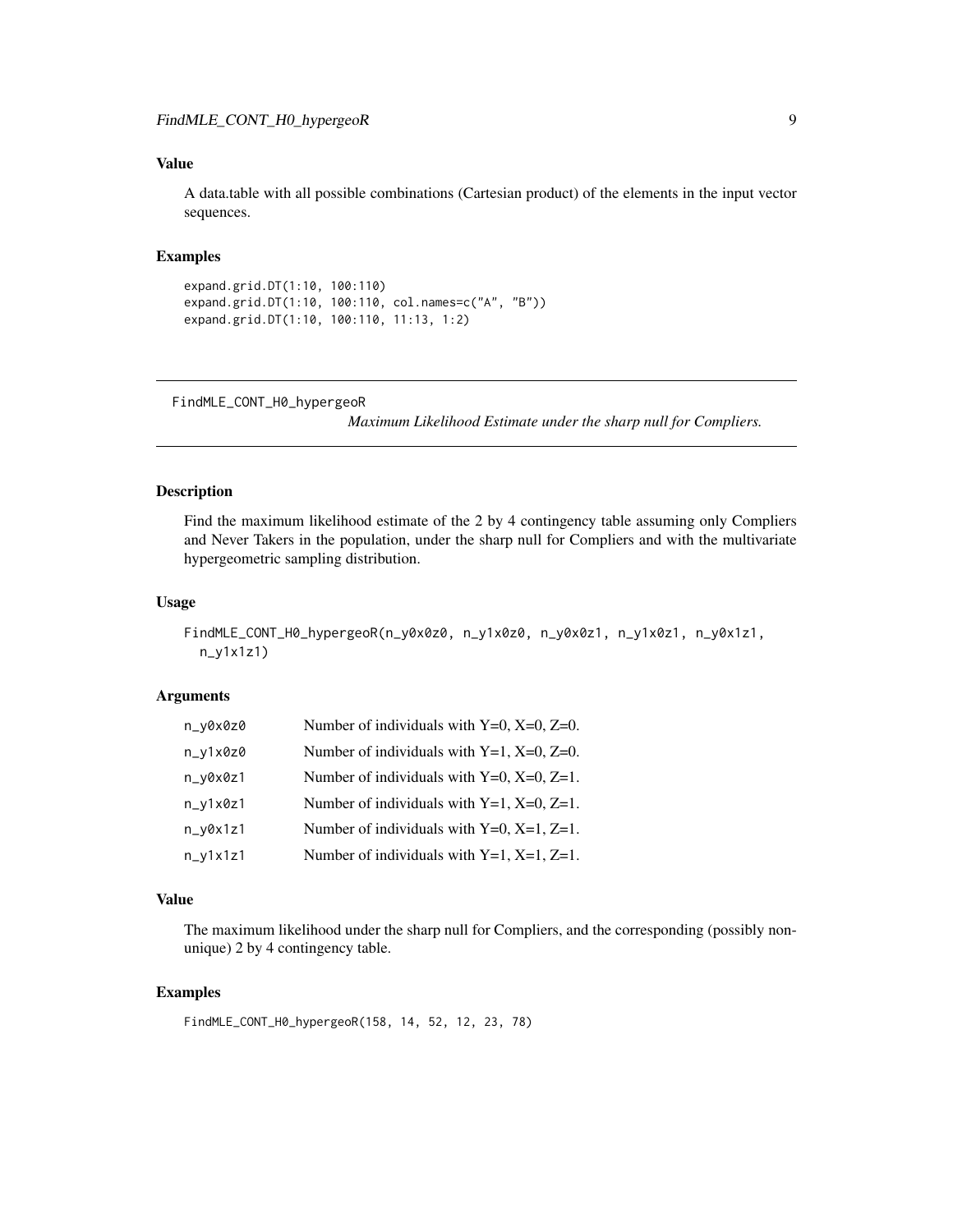```
FindMLE_CONT_H1_hypergeoR
```
*Maximum Likelihood Estimate without assuming the sharp null for Compliers.*

# Description

Find the maximum likelihood estimate of the 2 by 4 contingency table assuming only Compliers and Never Takers in the population, with the multivariate hypergeometric sampling distribution.

### Usage

```
FindMLE_CONT_H1_hypergeoR(n_y0x0z0, n_y1x0z0, n_y0x0z1, n_y1x0z1, n_y0x1z1,
  n_y1x1z1)
```
#### Arguments

| n_y0x0z0   | Number of individuals with $Y=0$ , $X=0$ , $Z=0$ . |
|------------|----------------------------------------------------|
| $n_v1x0z0$ | Number of individuals with $Y=1$ , $X=0$ , $Z=0$ . |
| n_y0x0z1   | Number of individuals with $Y=0$ , $X=0$ , $Z=1$ . |
| $n_y1x0z1$ | Number of individuals with $Y=1$ , $X=0$ , $Z=1$ . |
| $n_v0x1z1$ | Number of individuals with $Y=0$ , $X=1$ , $Z=1$ . |
| $n_y1x1z1$ | Number of individuals with $Y=1$ , $X=1$ , $Z=1$ . |

#### Value

The maximum likelihood, and the corresponding (possibly non-unique) 2 by 4 contingency table.

#### Examples

FindMLE\_CONT\_H1\_hypergeoR(158, 14, 52, 12, 23, 78)

Get\_pvalues\_CONT *Exact finite population p-values under the sharp null for Compliers.*

# Description

Find the exact population-specific p-values under the sharp null for Compliers, for each compatible population with only Compliers and Never Takers.

### Usage

```
Get_pvalues_CONT(obs_y0x0z0, obs_y1x0z0, obs_y0x0z1, obs_y1x0z1, obs_y0x1z1,
  obs_y1x1z1, useGLR = FALSE, justexactp = TRUE, maxonly = TRUE)
```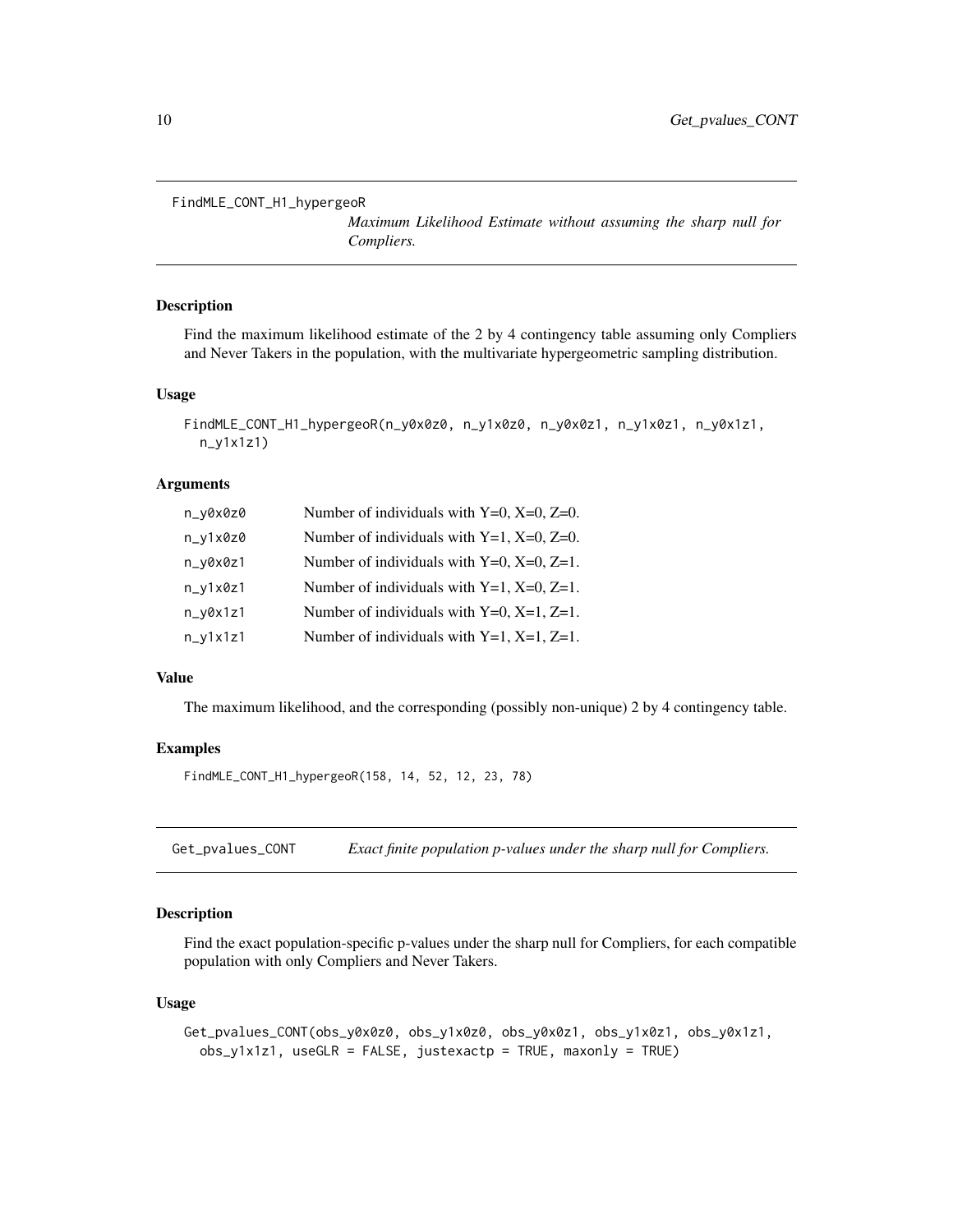# Arguments

| obs_y0x0z0   | Number of observed individuals with $Y=0$ , $X=0$ , $Z=0$ .                                                                                              |
|--------------|----------------------------------------------------------------------------------------------------------------------------------------------------------|
| obs_y1x0z0   | Number of observed individuals with $Y=1$ , $X=0$ , $Z=0$ .                                                                                              |
| obs_y0x0z1   | Number of observed individuals with $Y=0$ , $X=0$ , $Z=1$ .                                                                                              |
| obs_y1x0z1   | Number of observed individuals with $Y=1$ , $X=0$ , $Z=1$ .                                                                                              |
| obs_y0x1z1   | Number of observed individuals with $Y=0$ , $X=1$ , $Z=1$ .                                                                                              |
| $obs_y1x1z1$ | Number of observed individuals with $Y=1$ , $X=1$ , $Z=1$ .                                                                                              |
| useGLR       | Whether or not to use the generalized likelihood ratio (GLR) test statistic.                                                                             |
| justexactp   | Just find the total probability of the critical region for each population, or the<br>total probabilty of the sampling distribution (which should be 1). |
| maxonly      | Whether to return only the maximum population-specific p-value, or all the<br>population-specific p-values.                                              |

# Value

Exact population-specific p-value(s) for a given observed dataset.

# References

Loh, W. W., & Richardson, T. S. (2015). A Finite Population Likelihood Ratio Test of the Sharp Null Hypothesis for Compliers. *In Thirty-First Conference on Uncertainty in Artificial Intelligence*. [\[paper\]](http://auai.org/uai2015/proceedings/papers/97.pdf)

# Examples

Get\_pvalues\_CONT(16, 1, 5, 1, 2, 8) Get\_pvalues\_CONT(16, 1, 5, 1, 2, 8, TRUE, FALSE) Get\_pvalues\_CONT(16, 1, 5, 1, 2, 8, TRUE, FALSE, FALSE) Get\_pvalues\_CONT(158, 14, 52, 12, 23, 78)